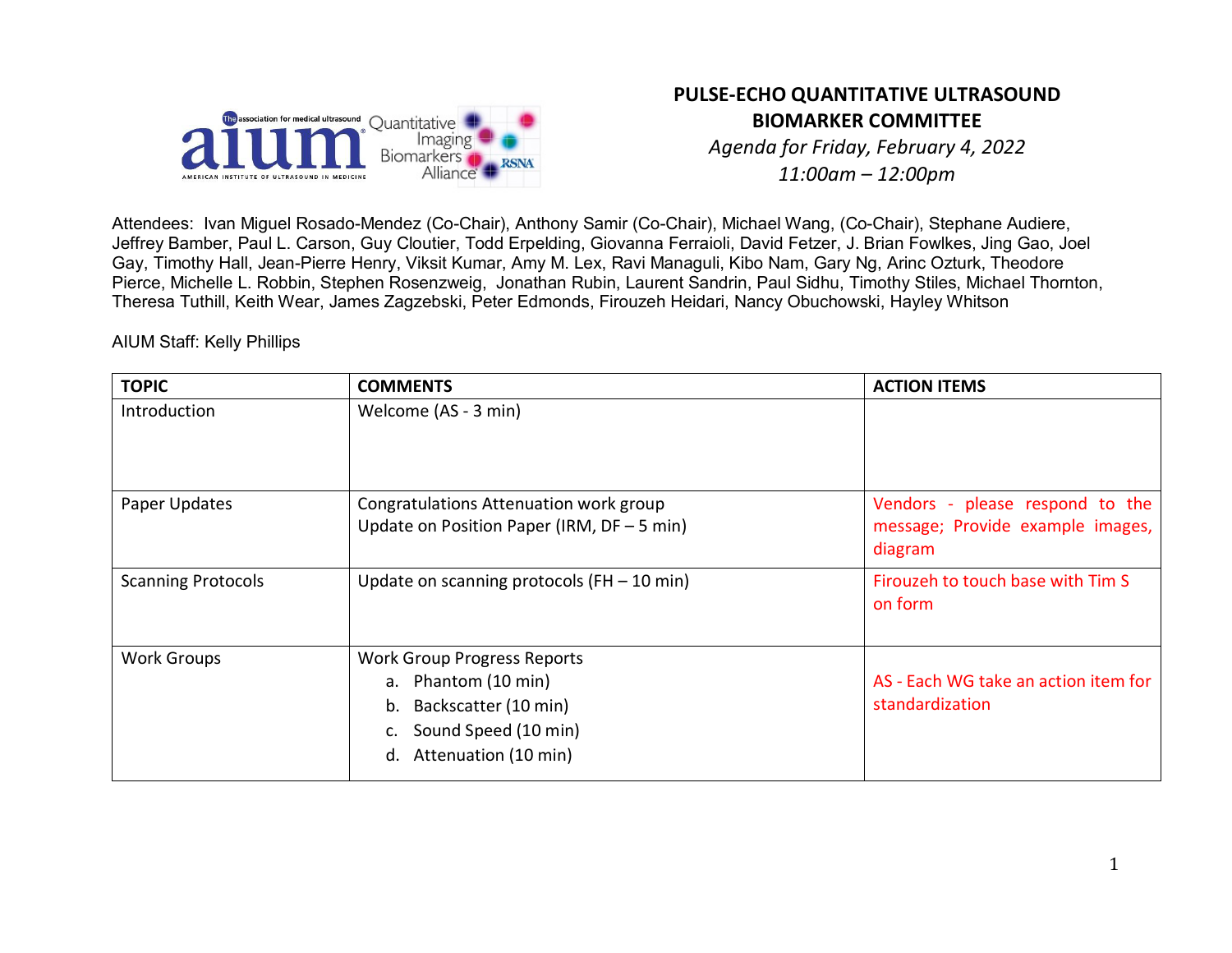| Closing          | Closing remarks/discussion (AS - 2 min)   |  |
|------------------|-------------------------------------------|--|
| <b>NEXT CALL</b> | Date: March 4, 2022<br>Time: 11:00am, EST |  |

MW – Phantom ID and image data should be saved on the systems or exported offline into a safe place for each participating site; date should be kept somewhere secure at each site

TP – can use google forms, one for each vendor

TS – Phantom WG

- Prototype phantom and lollipop test samples from CIRS have been poured and shipped to Ivan at UW Madison
- The prototype phantoms that were tested at RSNA have been shipped to MGH for further testing with additional scanners
- Complete description of phantom handling procedures

### TT – Backscatter WG

- Manuscript (led by Keith Wear)
	- o Comments received on first draft
	- o Extenstion granted to 3/31 by Radiology
	- o Question on authors
- Attenuation compensation
	- o Roberto creating a draft of the strategies for attenuation compensation (and to be incorporated into Radiology paper)

#### TP – Sound Speed WG

Measurement Protocol/Spreadsheet

- SoS Imaging Manual in Progress
- Saline coupling agent instructions